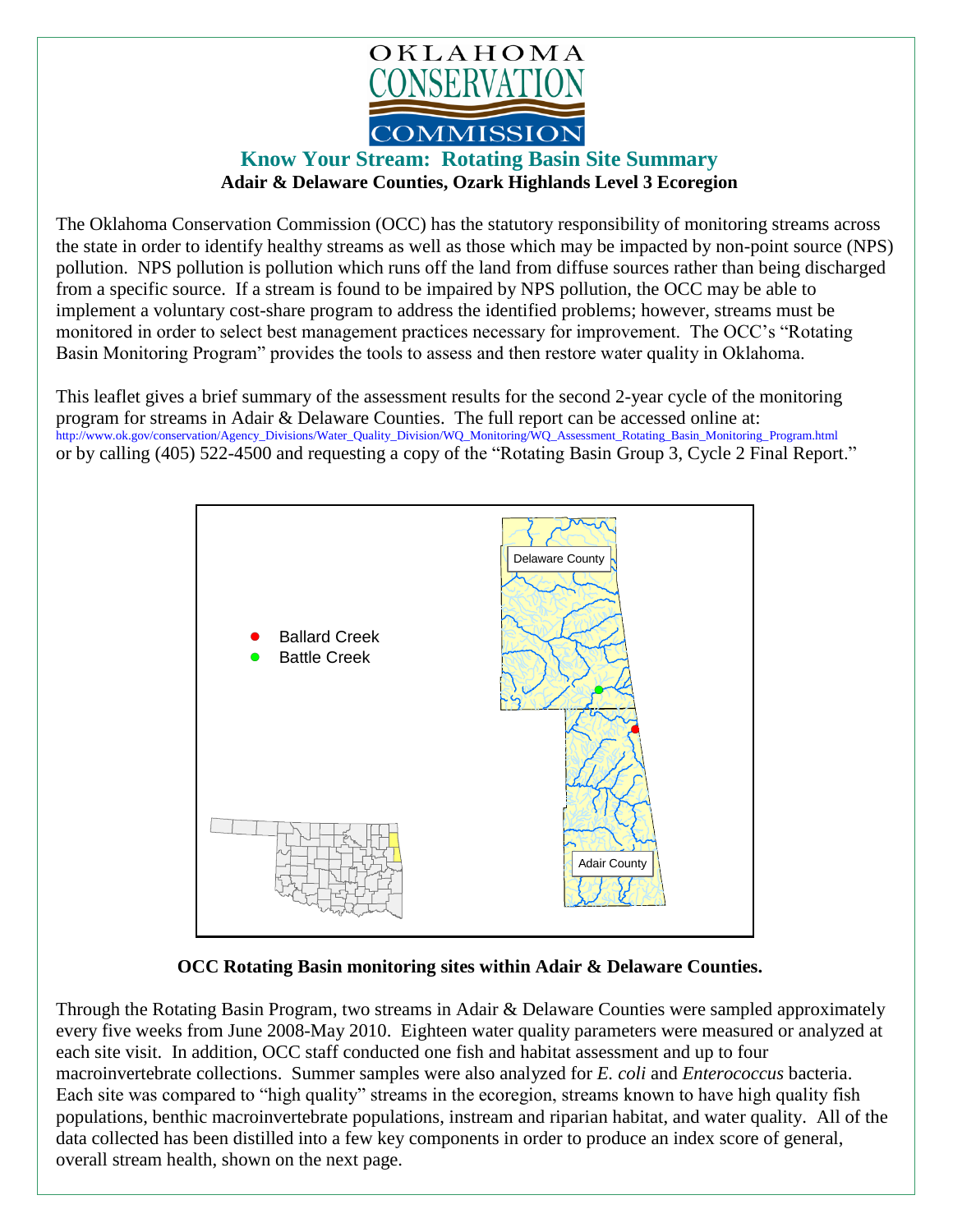**Summary of general stream health as determined by comparison to high quality streams in the Ozark Highlands ecoregion and by assessment using Oklahoma State Water Quality Standards***†***.**

| moderate<br>good<br>poor       | <b>Good</b>                        |                     |
|--------------------------------|------------------------------------|---------------------|
|                                | <b>Ballard Creek</b>               | <b>Battle Creek</b> |
| <b>Overall Stream Health</b>   | 45                                 | 45                  |
| Phosphorus                     | 5                                  | 5                   |
| Nitrogen                       | 5                                  | 5                   |
| Ammonia                        | 5                                  | 5                   |
| Dissolved Oxygen               | 5                                  | 5                   |
| pH                             | 5                                  | 5                   |
| Turbidity                      | 5                                  | 5                   |
| Salts (chloride, sulfate, TDS) | 5                                  | 5                   |
| Fish                           | 5                                  | 5                   |
| Macroinvertebrates             | 5                                  | 5                   |
| Instream/Riparian Habitat      | 5                                  | 5                   |
| <b>Bacteria</b>                | $-5$                               | $-5$                |
|                                | Scale of 1-5 with 5 being the best |                     |

 $E[Y: 1 =$  Significantly worse than high quality sites

 $3 = Not$  as good as high quality sites but not impaired

 $5 =$  Equal to or better than high quality sites

 $-5$  = Impaired by state standards

**Note: Most streams in Oklahoma are classified as impaired by at least one type of bacteria.**

**Ballard Creek (OK121700-03-0370G):** This stream is impaired by state standards for bacteria. All other values were comparable to high quality streams within the ecoregion. This is an outstanding stream.

**Battle Creek (OK121700-06-0040G):** This stream is impaired by state standards for bacteria. All other values were comparable to high quality streams within the ecoregion. This is an outstanding stream.

*† The use of Oklahoma Water Quality Standards to assess streams and the 2010 results are described in the DEQ's 2010 Integrated Report, accessible online at: http://www.deq.state.ok.us/wqdnew/305b\_303d/2010\_integrated\_report\_entire\_document.pdf*